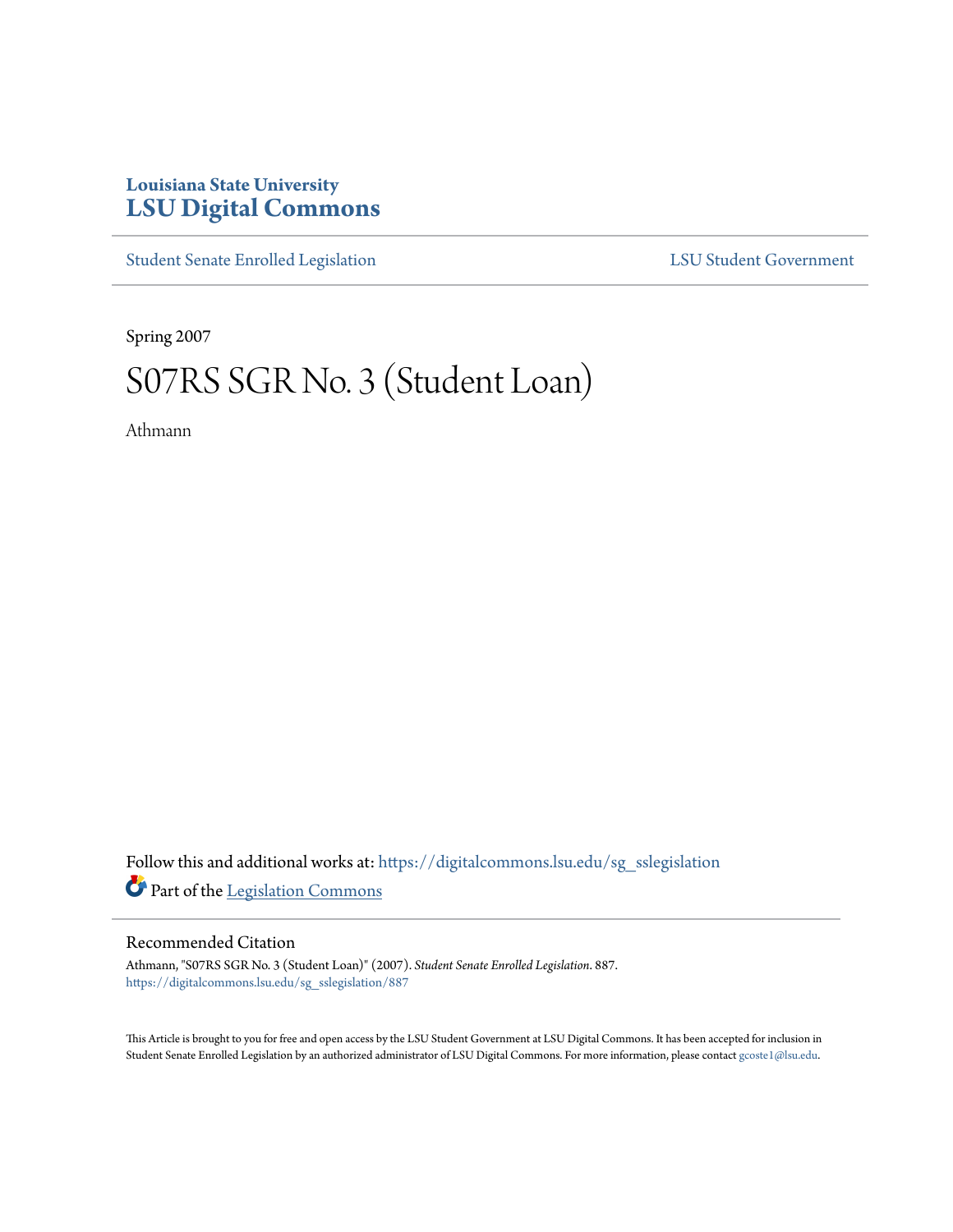| STUDENT GOVERNMENT            | <b>ENROLLED</b>                                                                                                                                                     |
|-------------------------------|---------------------------------------------------------------------------------------------------------------------------------------------------------------------|
| LOUISIANA STATE UNIVERSITY    |                                                                                                                                                                     |
| <b>STUDENT SENATE</b>         |                                                                                                                                                                     |
| So7RS                         |                                                                                                                                                                     |
| <b>SGR No. 3</b>              |                                                                                                                                                                     |
| <b>SENATOR ATHMANN</b><br>BY: |                                                                                                                                                                     |
|                               | <b>A RESOLUTION</b>                                                                                                                                                 |
|                               | TO PROMOTE AND ENGCOURAGE THE PASSAGE OF HOUSE BILL FIVE (5) FROM THE                                                                                               |
|                               | ONE-HUNDRED AND TENTH (110) CONGRESS REGARDING A REDUCTION IN STUDENT                                                                                               |
|                               | <b>LOAN RATES</b>                                                                                                                                                   |
|                               |                                                                                                                                                                     |
| <b>PARAGRAPH 1:</b>           | WHEREAS, THE UNITED STATES HOUSE OF REPRESENTATIVES IS<br>LOOKING INTO TAKING ACTION WHICH WOULD REDUCE THE<br>RATES FOR UNDERGRADUATE STUDENT LOANS FROM SIX POINT |
|                               | EIGHT PERCENT $(6.8\%)$ TO SIX POINT TWELVE PERCENT $(6.12\%)$ ,<br><b>AND</b>                                                                                      |
| <b>PARAGRAPH 2:</b>           | WHEREAS, THERE ARE A LARGE PERCENTAGE OF STUDENTS WHO                                                                                                               |
|                               | TAKE OUT LOANS THROUGHOUT THEIR COLLEGIATE CAREER AND                                                                                                               |
|                               | SPEND MANY YEARS THEREAFTER PAYING THEM OFF, AND                                                                                                                    |
|                               |                                                                                                                                                                     |
| <b>PARAGRAPH 3:</b>           | WHEREAS, THIS REDUCTION OF THE INTEREST RATES ON THESE                                                                                                              |
|                               | LOANS WOULD GREATLY EASE THE FINANCIAL BURDEN ON THESE                                                                                                              |
|                               | AFOREMENTIONED STUDENTS, AND                                                                                                                                        |
|                               |                                                                                                                                                                     |
| <b>PARAGRAPH 4:</b>           | WHEREAS, HOUSE BILL FIVE (5) HAS BEEN BROUGHT TO THE                                                                                                                |
|                               | SENATE WITH FAVORABLE PASSAGE BY THE HOUSE, AND                                                                                                                     |
|                               |                                                                                                                                                                     |
| <b>PARAGRAPH 5:</b>           | WHEREAS, HOUSE BILL FIVE (5) IS NOW BEING CONSIDERED IN                                                                                                             |
|                               | THE SENATE COMMITTEE ON HEALTH, EDUCATION, LABOR, AND                                                                                                               |
|                               | PENSIONS, AND                                                                                                                                                       |
|                               |                                                                                                                                                                     |
| PARAGRAPH 6:                  | THEREFORE, BE IT RESOLVED BY THE STUDENT<br>GOVERNMENT OF LOUISIANA STATE UNIVERSITY                                                                                |
|                               | AND AGRICULTURAL AND MECHANICAL COLLEGE TO                                                                                                                          |
|                               | SUPPORT HOUSE BILL FIVE (5) IN ITS PASSAGE THROUGH THE                                                                                                              |
|                               | SENATE AS WELL AS ANY OTHER ACTIONS TAKEN TO REDUCE THE                                                                                                             |
|                               | FINANCIAL BURDENS ON BOTH UNDERGRADUATE AND GRADUATE                                                                                                                |
|                               | STUDENTS, AND                                                                                                                                                       |
|                               |                                                                                                                                                                     |
| <b>PARAGRAPH 7:</b>           | BE IT FURTHER RESOLVED THAT A SUITABLE COPY OF THIS                                                                                                                 |
|                               | RESOLUTION BE TRANSMITTED TO ALL MEMBERS OF THE SENATE                                                                                                              |
|                               | COMMITTEE ON HEALTH, EDUCATION, LABOR, AND PENSIONS IN                                                                                                              |
|                               | A TIMELY AND APPROPRIATE MANNER, AND                                                                                                                                |
|                               |                                                                                                                                                                     |
| <b>PARAGRAPH 8:</b>           | BE IT FURTHER RESOLVED THAT AN ELECTRONIC COPY OF                                                                                                                   |
|                               | THIS RESOLUTION BE TRANSMITTED TO THE WASHINGTON D.C.                                                                                                               |
|                               | OFFICES OF ALL OTHER MEMBERS OF THE UNITED STATES                                                                                                                   |
|                               | SENATE IN A TIMELY AND APPROPRIATE MANNER.                                                                                                                          |
|                               |                                                                                                                                                                     |
|                               |                                                                                                                                                                     |
|                               |                                                                                                                                                                     |
|                               |                                                                                                                                                                     |